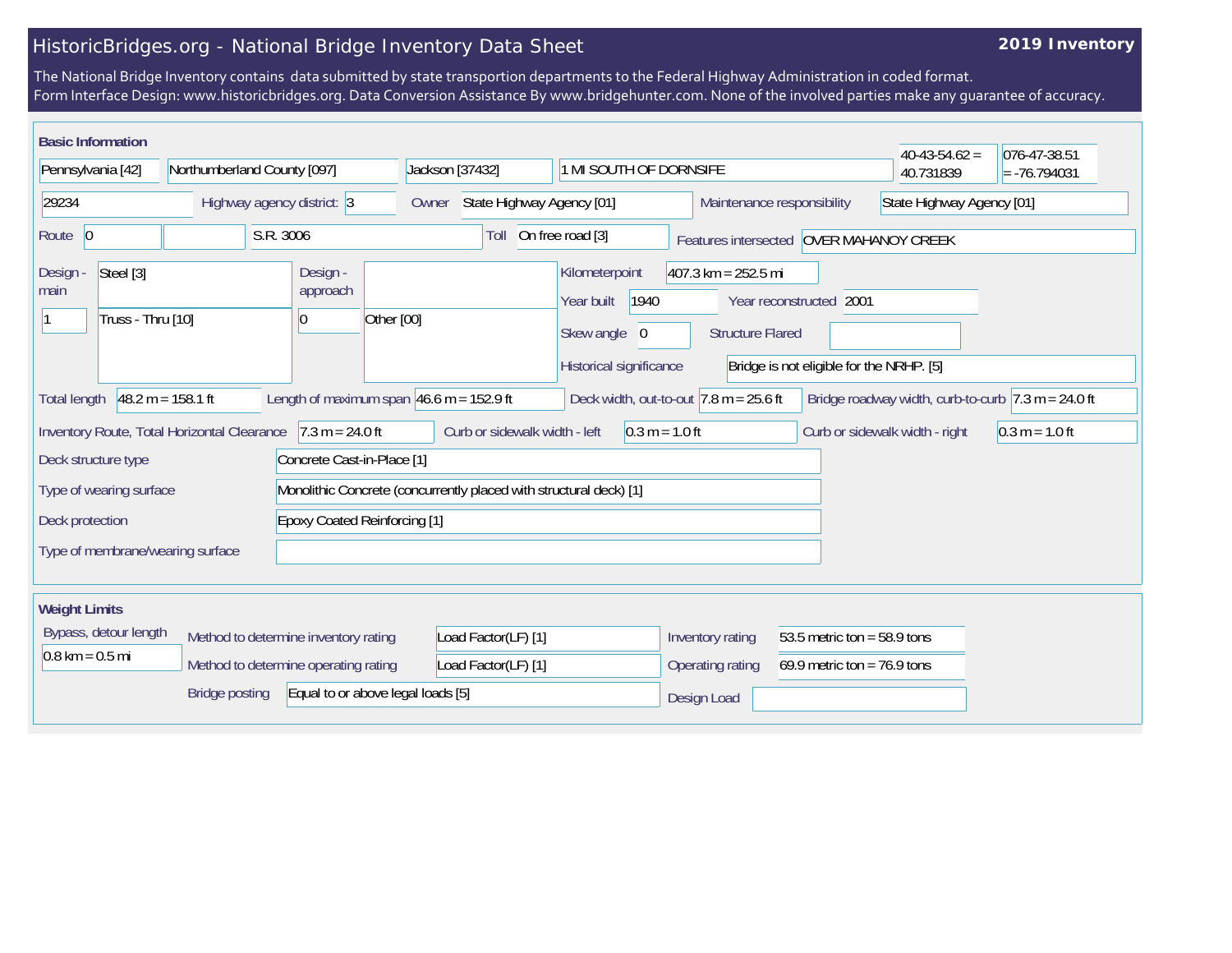| <b>Functional Details</b>                                                                                                                        |                                                                                           |                    |  |  |  |  |  |
|--------------------------------------------------------------------------------------------------------------------------------------------------|-------------------------------------------------------------------------------------------|--------------------|--|--|--|--|--|
| <b>Average Daily Traffic</b><br>881<br>Average daily truck traffi                                                                                | 2032<br>Year 2018<br>Future average daily traffic<br>1036<br> 10<br>%<br>Year             |                    |  |  |  |  |  |
| Road classification<br>Local (Rural) [09]                                                                                                        | Approach roadway width<br>Lanes on structure 2                                            | $7 m = 23.0 ft$    |  |  |  |  |  |
| Type of service on bridge Highway [1]                                                                                                            | Bridge median<br>Direction of traffic 2 - way traffic [2]                                 |                    |  |  |  |  |  |
| No parallel structure exists. [N]<br>Parallel structure designation                                                                              |                                                                                           |                    |  |  |  |  |  |
| Type of service under bridge<br>Waterway [5]                                                                                                     | Navigation control<br>Lanes under structure<br>$\Omega$                                   |                    |  |  |  |  |  |
| Navigation vertical clearanc<br>$0 = N/A$                                                                                                        | Navigation horizontal clearance $ 0 = N/A $                                               |                    |  |  |  |  |  |
| Minimum navigation vertical clearance, vertical lift bridge $ 0 m = 0.0$ ft                                                                      | Minimum vertical clearance over bridge roadway                                            | $4.54 m = 14.9 ft$ |  |  |  |  |  |
| Minimum lateral underclearance reference feature Feature not a highway or railroad [N]                                                           |                                                                                           |                    |  |  |  |  |  |
| Minimum lateral underclearance on left $0 = N/A$<br>Minimum lateral underclearance on right $0 = N/A$                                            |                                                                                           |                    |  |  |  |  |  |
| Minimum vertical underclearance reference feature Feature not a highway or railroad [N]<br>Minimum Vertical Underclearance $\vert 0 = N/A \vert$ |                                                                                           |                    |  |  |  |  |  |
| Appraisal ratings - underclearances N/A [N]                                                                                                      |                                                                                           |                    |  |  |  |  |  |
|                                                                                                                                                  |                                                                                           |                    |  |  |  |  |  |
| <b>Repair and Replacement Plans</b>                                                                                                              |                                                                                           |                    |  |  |  |  |  |
| Type of work to be performed                                                                                                                     | Work done by                                                                              |                    |  |  |  |  |  |
|                                                                                                                                                  | Bridge improvement cost<br>$\boldsymbol{0}$<br>$ 0\rangle$<br>Roadway improvement cost    |                    |  |  |  |  |  |
|                                                                                                                                                  | $48 m = 157.5 ft$<br>Length of structure improvement<br>Total project cost<br>$ 0\rangle$ |                    |  |  |  |  |  |
|                                                                                                                                                  | Year of improvement cost estimate                                                         |                    |  |  |  |  |  |
|                                                                                                                                                  | Border bridge - state<br>Border bridge - percent responsibility of other state            |                    |  |  |  |  |  |
|                                                                                                                                                  | Border bridge - structure number                                                          |                    |  |  |  |  |  |